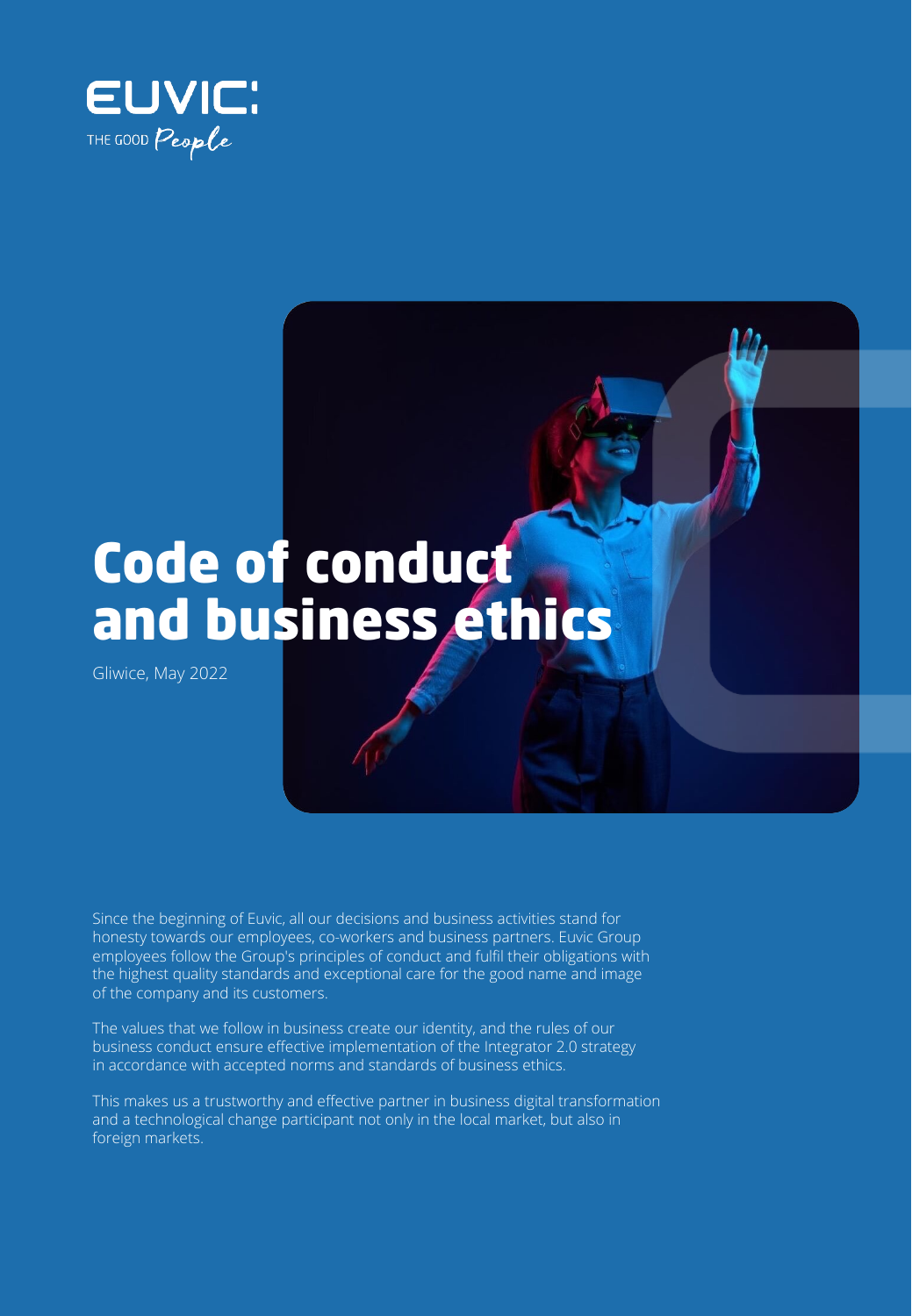

#### Purpose of the document

The Code of Business Conduct and Ethics reflects the shared values that constitute the fundamentals of the conduct of its employees and associates; it helps to understand the essence of proper behavior and conduct in interpersonal and business relations.

The Code defines non-negotiable standards and serves as a benchmark for behavior towards co-workers, superiors and customers, partners and local communities, both in business and nonbusiness relationships.

The document does not cover all situations that may occur in the future. However, it constitutes a reference point for all actions taken.

### General principles

- The standards of behavior covered by the Code apply to all employees and associates of Euvic. For the purposes of this document, "employees" shall be understood to include both employees, co-workers, officers and the Board of Directors of Euvic, and its subsidiaries.
- We take care for appropriate distribution of this document and take necessary actions to enable employees and co-workers to comply with the principles it contains.
- We expect our business partners and associates to comply with the principles outlined in this document. This policy is important for us when making decisions about cooperation.

## #theGoodPeople

We are committed to principles common to all people involved in company life. We act on them both within the organization and in our relations with clients. It creates our identity, sets standards of behavior and best business practices.

**TRUST** 

We are loyal, fair and honest. We're uncompromising in our etchics. We are honest with ourselves, our colleages and our clients.

#### **QUALITY**

It is visible in everything we do, both at the business and technological level. We do not stand still. We care about the professinalization of all activity areas and the development of competencies to be able to fully meet our customers' expectations.

#### RESPONSIBILITY AND ENVIRONMENTAL CONSIOUSNESS

We take responsiibility for our work and for the envgironment we operate in. We care for the environment and shape ecological awarness of our employees. We engage in charitable activities and support the local community.



#### COMMITMENT

We are fully involved in everything we do – both in the life and development of the company and in our clients' projects - regardless of their size and profitability. Success of our clients is our success.

#### **EFFECTIVENESS**

We do what we commit to do – on time and at or above expectations. Our customers and co-workers can always count on us. We ambitiously and consistently strive to achieve every goal.

### COLLABORATION

We operate as a team, both within a single project and across the Euvic Group, as #theGoodPeople. We create a community whose collective efforts drive the success of the company and its customers.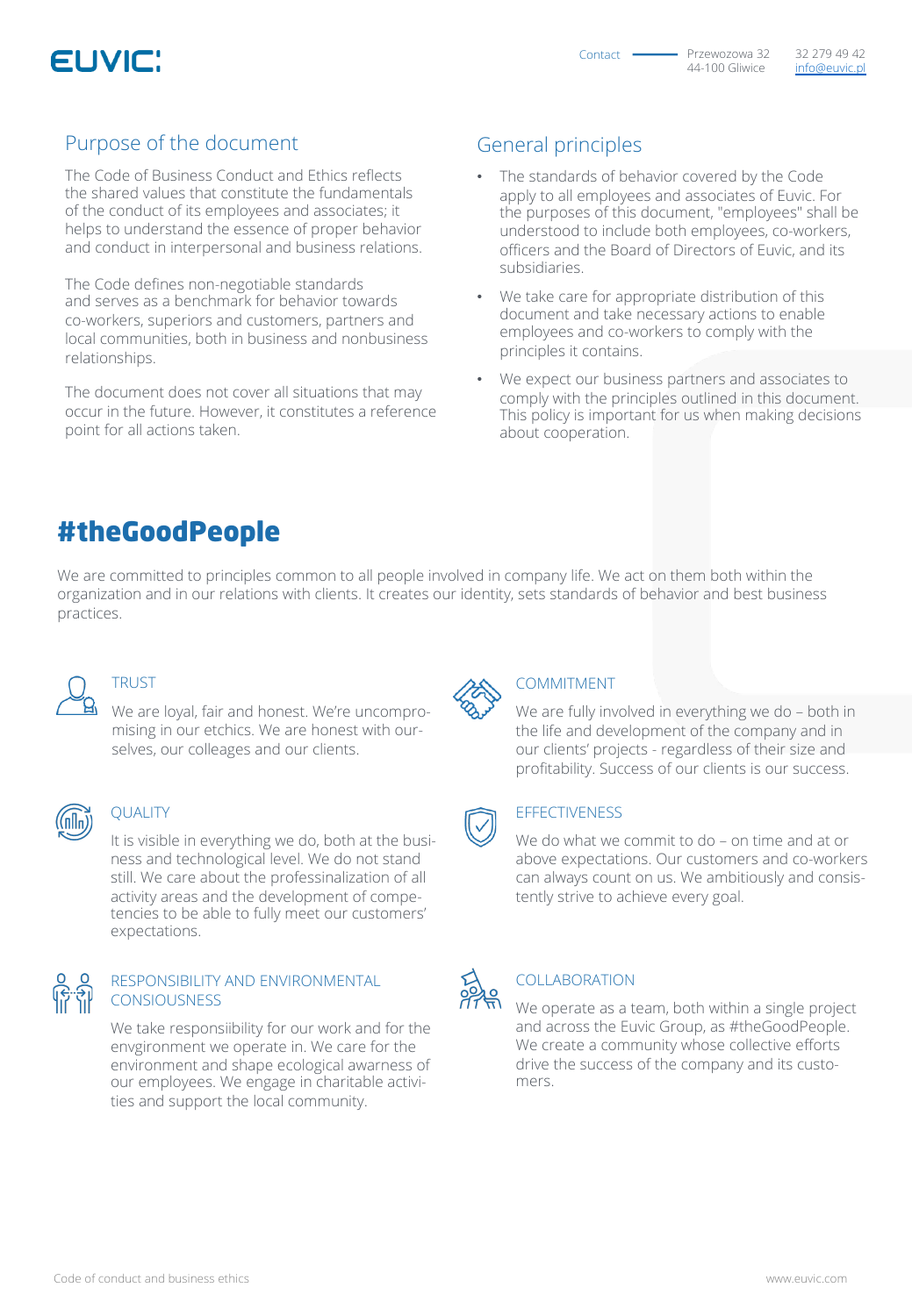# EUVIC:

# Principles of conduct

#### Equality and respect

- We respect human rights and comply with all applicable laws and regulations.
- We treat all employees and associates with equal rights, regardless of race, gender, nationality, sexual orientation, disability, religion or political beliefs.
- We are fair in our hiring, compensation, development and promotion of our employees and associates.
- We make employment decisions based on a thorough evaluation of candidates' aptitudes, qualifications, performance, skills and/or experience.
- We respect freedom of expression while adhering to accepted norms and principles.
- We oppose negative behaviors that cause discomfort among employees and co-workers.
- We build relationships based on mutual respect and trust.
- We are committed to creating and maintaining a workplace free of discrimination and harassment.

#### Safety and comfort at work

- We comply with all health and safety regulations and standards<sup>1</sup>
- We take care of our workplace and working environment; we react to any irregularities and potentially dangerous situations
- We provide a friendly work environment that enables effective performance of duties and building of rela-tionships
- We care for the physical and psychological well-being of our employees and co-workers

#### Relationships and communication

- We respect the dignity and good name of all individuals, we do not accept abusive behavior or behavior that violates any social norms.
- We do not accept any form of mobbing.
- We care for good relations and atmosphere conducive to co-working.
- We promote cooperation, mutual support, dialogue and conflict prevention.
- We care about transparency and quality of communication.
- Our relationships are based on mutual trust and respect for one another, regardless of position/role in the organization.

#### Image and property protection

- We care about the company's image and assets.
- We work and behave in a manner that does not compromise the reputation of the company, our colleagues or our customers.
- We take care of company assets to achieve our business goals.
- We do not use entrusted assets in a manner that is inconsistent with their intended use and the company's stated policies.
- We protect personal information, copyrights and intellectual property.
- We use another person's or entity's ideas, materials, software and information only when we have the legal rights to do so.
- We use third-party software we are authorized to use.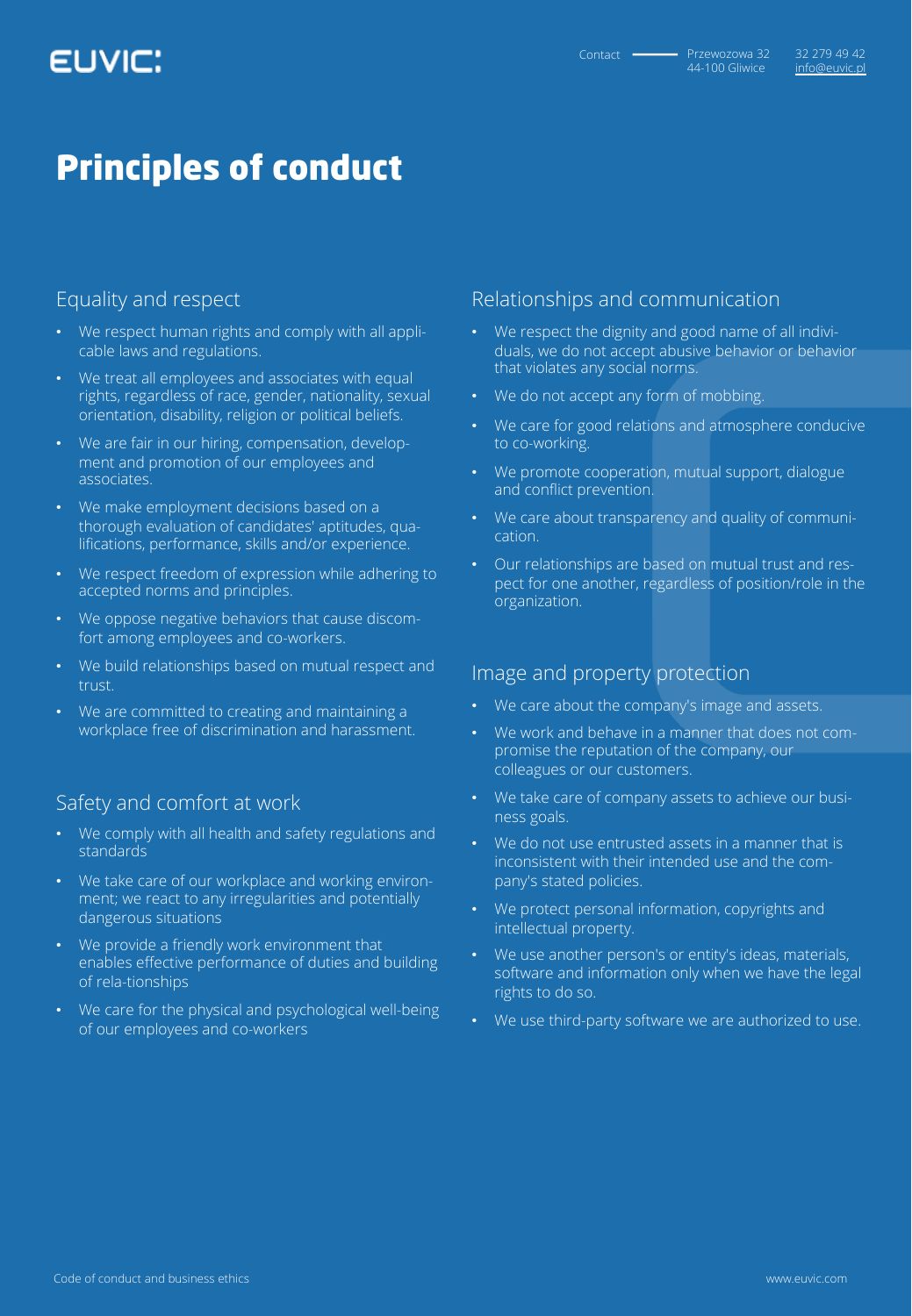

#### We believe in the role and importance of free competition

- The Euvic Group is fully prepared to compete effectively in today's business environment.
- Our activities comply with all applicable antitrust laws, both regarding competition and fair trading.
- Our business policies and prices are set independently and will never be formally or informally, directly or indirectly, agreed upon with competitors or other unrelated parties.
- We acquire customers, regions and markets through fair competition.
- We treat customers and suppliers fairly and equally.
- We do not employ our competitors' employees to obtain legally protected information.
- We do not accept the unauthorized transfer or solicitation of information or the dissemination of inaccurate information about our competitors' products or services.
- We inform our suppliers and business partners that we observe principles of ethical business conduct and at the same time we oblige them to observe these principles.

#### We oppose all forms of bribery and corruption

- We do not accept any form of corruption or corrupt behavior in our business activities or those of our employees and associates.
- We do not offer or accept personal benefits or benefits to third parties to obtain business or in benefits to third parties

to obtain business or in exgange for preferential treatment.

We refrain from any action that might give rise to suspicion of bribery or corruption.

### We compete and do business based solely on quality and competence

- Employees should not be influenced in return for favors, nor should they do favors to influence someone.
- Employees may offer or accept only meals and nominal gifts appropriate to the circumstances.

They may not offer or accept gifts, meals or entertainment if such behavior could give the appearance of trying to influence the business relationship.

#### We protect confidential information - ours and that of our business partners

- The success of the Euvic group is indeed driven by the use of confidential, internal group information and the non-disclosure of such information to third parties.
- Employees shall not disclose or permit the disclosure of confidential information, except as required by law or authorized by management.
- The termination of an employee's relationship with Euvic does not relieve the employee of his or her obligation to maintain confidentiality.
- Employees must make every effort to avoid inadvertent disclosure of confidential information by exercising

#### extreme caution when storing or transmitting such information.

- We protect the information provided to us by our customers by applying appropriate solutions to prevent information loss.
- We develop systems to protect against cyber attacks and information theft.
- We protect access to company records and premises.
- Confidentiality also applies to employee information, privacy and the security of personal data.

#### We do not employ children

- Euvic does not employ minors / children below the minimum age required for employment by Polish law.
- Our youngest employees are students who develop their skills through internship and/or trainee programs.
- We ensure proper management of student employees by assigning them tutors/mentors, providing adequate support and training, complying with due diligence by educational partners and protecting student rights in accordance with applicable laws and regulations.